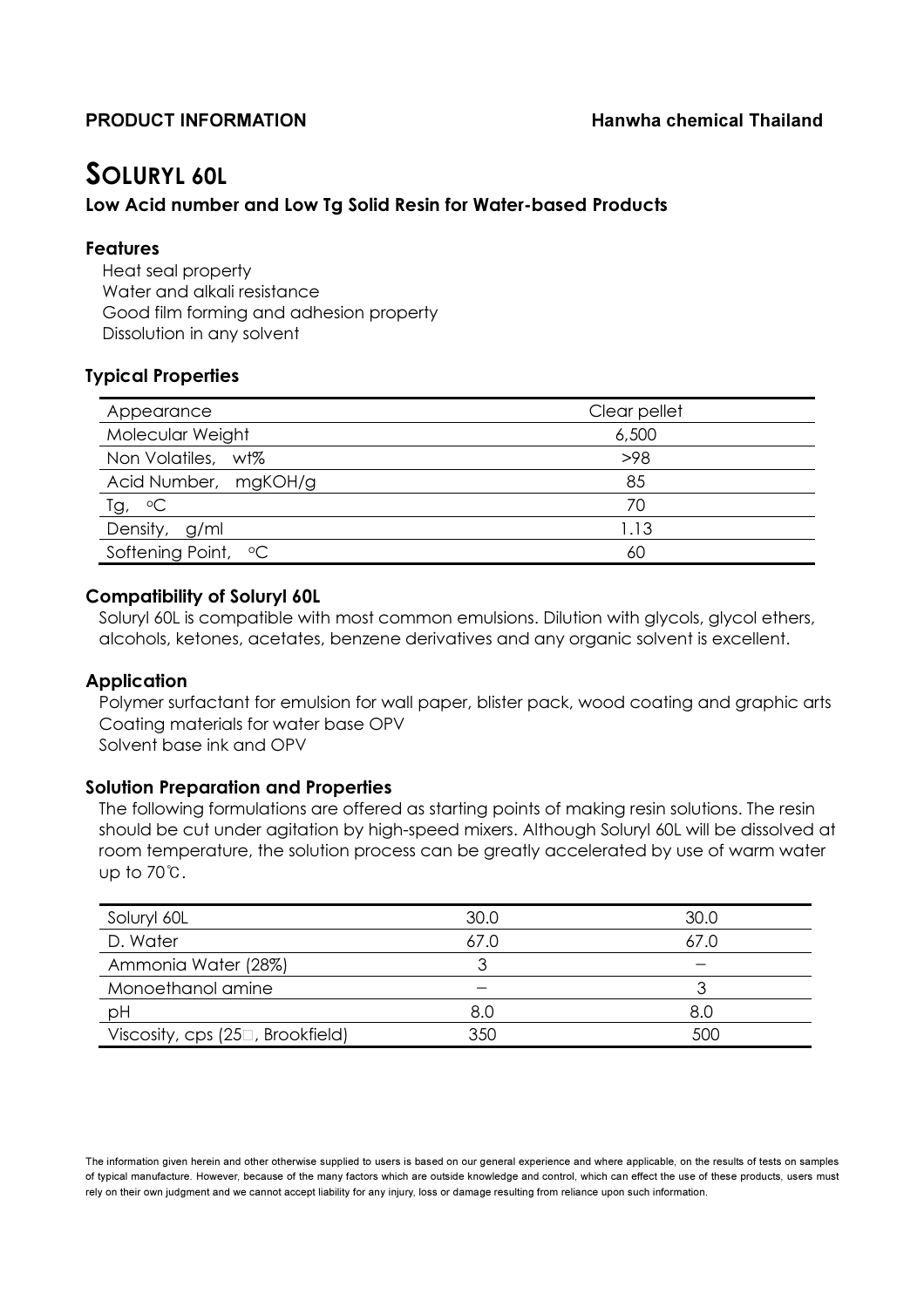

The viscosity change as non-volatile contents (Ammonia cut)

# The viscosity change as pH (Ammonia cut)



The information given herein and other otherwise supplied to users is based on our general experience and where applicable, on the results of tests on samples of typical manufacture. However, because of the many factors which are outside knowledge and control, which can effect the use of these products, users must rely on their own judgment and we cannot accept liability for any injury, loss or damage resulting from reliance upon such information.